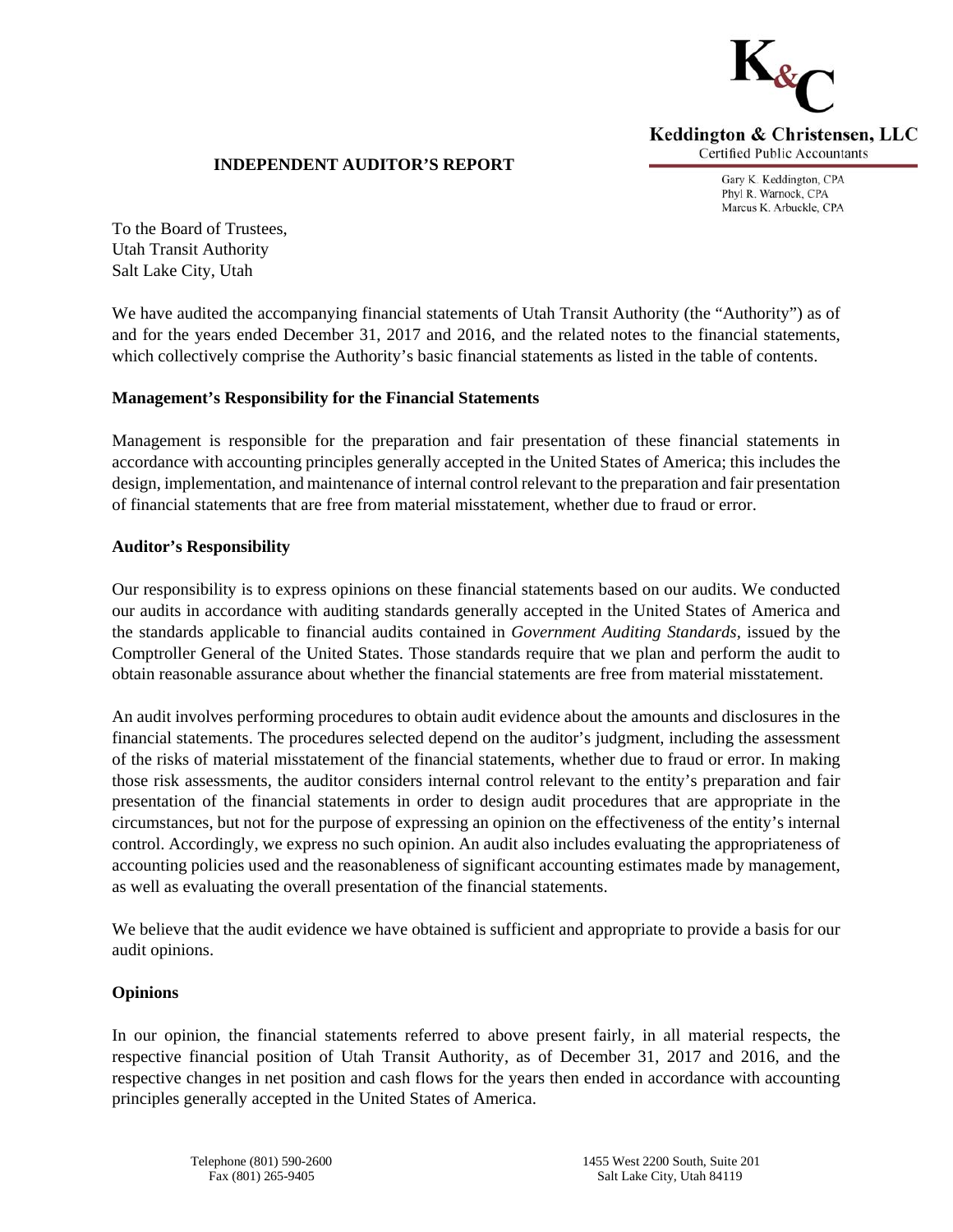#### **Other Matters**

#### *Required Supplementary Information*

Accounting principles generally accepted in the United States of America require that the management's discussion and analysis, schedule of changes in net pension liability, and schedule of contributions, and notes to the required supplementary information as listed in the table of contents be presented to supplement the basic financial statements. Such information, although not a part of the basic financial statements, is required by the Governmental Accounting Standards Board, who considers it to be an essential part of financial reporting for placing the basic financial statements in an appropriate operational, economic, or historical context. We have applied certain limited procedures to the required supplementary information in accordance with auditing standards generally accepted in the United States of America, which consisted of inquiries of management about the methods of preparing the information and comparing the information for consistency with management's responses to our inquiries, the basic financial statements, and other knowledge we obtained during our audit of the basic financial statements. We do not express an opinion or provide any assurance on the information because the limited procedures do not provide us with sufficient evidence to express an opinion or provide any assurance.

#### *Other Information*

Our audit was conducted for the purpose of forming opinions on the financial statements that collectively comprise Utah Transit Authority's basic financial statements. The introductory section and statistical sections as listed in the table of contents are presented for purposes of additional analysis and are not a required part of the basic financial statements. The schedule of expenditures of federal awards is presented for purposes of additional analysis as required by Title 2 U.S. *Code of Federal Regulations* Part 200, *Uniform Administrative Requirements, Cost Principles, and Audit Requirements for Federal Awards*, and is also not a required part of the basic financial statements.

The supplemental budget to actual schedule, and schedule of expenditures of federal awards as listed in the table of contents are the responsibility of management and were derived from and relate directly to the underlying accounting and other records used to prepare the basic financial statements. Such information has been subjected to the auditing procedures applied in the audit of the basic financial statements and certain additional procedures, including comparing and reconciling such information directly to the underlying accounting and other records used to prepare the basic financial statements or to the basic financial statements themselves, and other additional procedures in accordance with auditing standards generally accepted in the United States of America. In our opinion the supplemental budget to actual schedule, and schedule of expenditures of federal awards are fairly stated in all material respects in relation to the basic financial statements as a whole.

The introductory and statistical sections have not been subjected to the auditing procedures applied in the audit of the basic financial statements and, accordingly, we do not express an opinion or provide any assurance on them.